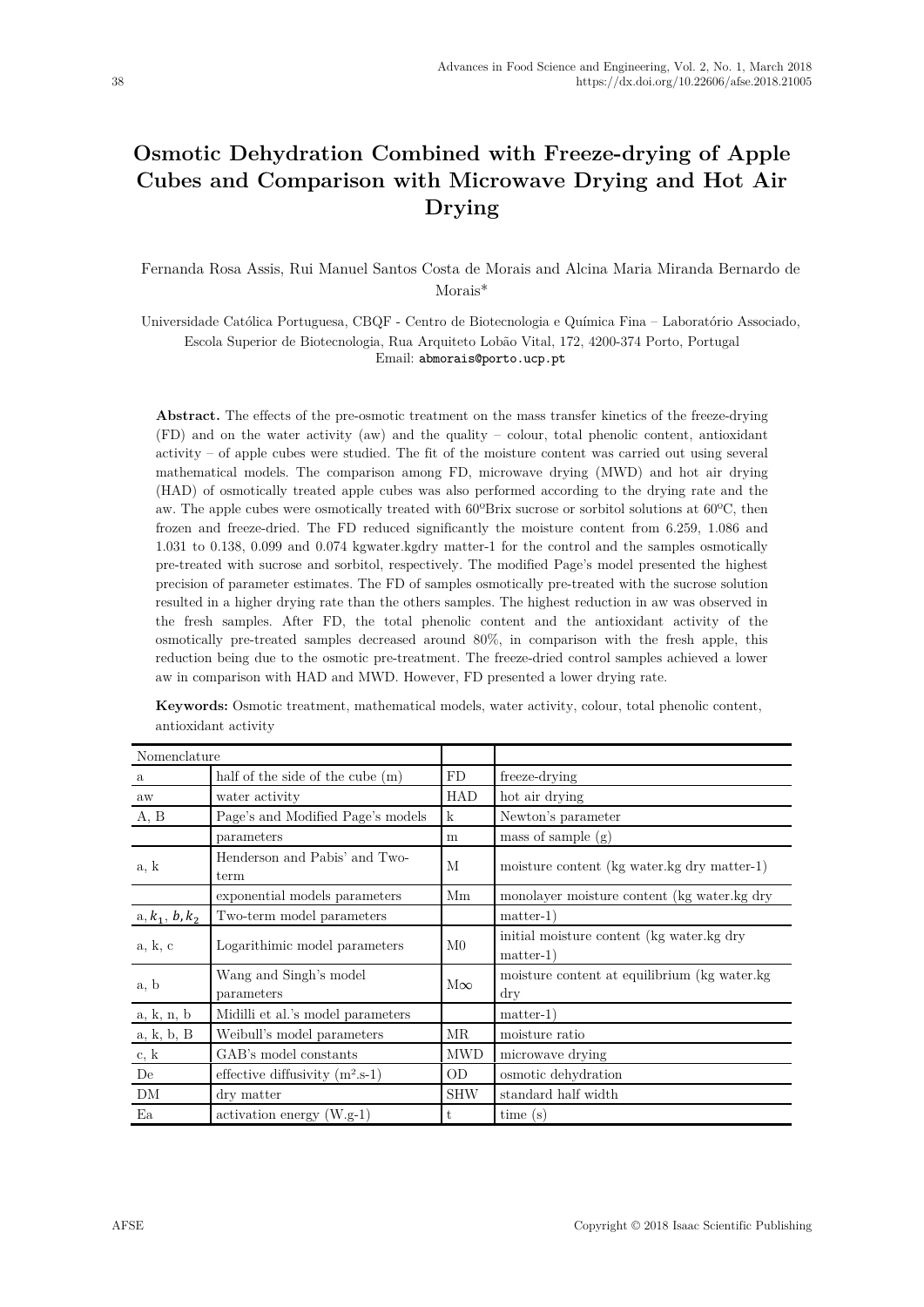# **1 Introduction**

Freeze-drying (FD) is considered the best type of drying for the preservation of the product quality, but it is a process that requires expensive equipment and takes a long time [1]. The product is frozen at low temperatures and submitted to a reduced pressure, causing the removal of the water by sublimation [2]. Compared with other types of drying, which normally occur at higher temperatures in order to evaporate water, FD can maintain the original structure and colour of the product. This process also provides a good rehydration ability and a negligible loss of nutritional properties and flavour [2,3].

The osmotic dehydration (OD) is a simple process that results in foods with intermediate moisture and can be used prior to freeze-drying with the aim to accelerate the sublimation kinetics, reducing the consumption of energy during the drying process and also the drying time [4,5]. Ciurzyńska and Lenart [6] studied the effects of the OD prior to freeze-drying of strawberries and found that the pre-treatment, with sucrose and glucose solutions, increased the cell wall thickness. According to Ayala et al. [7], the OD with sucrose solution, followed by freeze-drying was not adequate to dry yellow pitahaya due to the shrinkage and low rehydration capacity of the final product. The OD did not cause significant changes in the water content of freeze-dried pumpkin when compared with no pre-treated samples [8].

Several mathematical models have been proposed to describe the mass transfer kinetics of food drying, thus facilitating the optimization of the processes [9]. The models may be empirical and semi-empirical, mechanistic and phenomenological. The empirical and semi-empirical models have been more used and they are based on polynomial and linear regressions. Newton's, Page's, modified Page's, Henderson and Pabis', Two term's, Midilli et al.'s, Wang and Singh's and logarithmic are examples of these types of models. Rudy et al. [10] studied the freeze-drying of cranberries and found that the best model to describe the drying kinetics of the whole fruit was the logarithmic model, while for the pulped fruits, Page's and Wang and Singh's models were more adequate. Page's model was also able to fit the experimental data of freeze-drying of apple slices [11], strawberries [12], pineapple, guava, and mango pulps [13].

Argyropoulos et al. [1] compared three types of drying (hot air drying, hot air plus microwave vacuum drying and freeze-drying) of mushrooms and found that the freeze-dried samples showed the best colour, the softest structure, and the maximum rehydration capacity. In a sensory evaluation of dried carrots slices, the freeze-dried samples had better appearance than those dried by vacuum microwave drying and air drying [14].

The objectives of this work were: i) to study the effect of the OD on the mass transfer kinetics of the freeze-drying and on the aw and the quality of the processed apples cubes; ii) to test the adequacy of the fitness of several mathematical models to describe the moisture content of the product during the freezedrying process; iii) to carry out the comparison among freeze-drying, microwave drying and hot air drying of osmotically treated apple cubes.

# **2 Materials and Methods**

#### **2.1 Samples**

Apples (Malus spp., variety Royal Gala) with soluble solids content of  $16.6 \pm 0.8$  °Brix (hand refractometer, Atago, USA) were graciously supplied by Campotec, Portugal, and stored at 4ºC. The samples were cut in cubes (12x12x12 mm) and immersed in a solution with 0.9% sodium chloride for 3 min to prevent enzymatic browning. Then, they were blotted gently with tissue paper in order to remove the excess of sodium chloride solution from the surface.

## **2.2 Osmotic Dehydration**

The apple samples were immersed in a 60ºBrix osmotic solution of sucrose or sorbitol (Fagron, Iberica, Spain) for 8 h at 60ºC and atmospheric pressure. The mass ratio of sample to solution used was 1:4. The OD was carried out at constant temperature (60ºC) and agitation (50 rpm). After 8 h, the samples were rinsed with ultra-pure water to remove the solution adhered to the surface and blotted with tissue paper to remove the excess of water from the surface [15].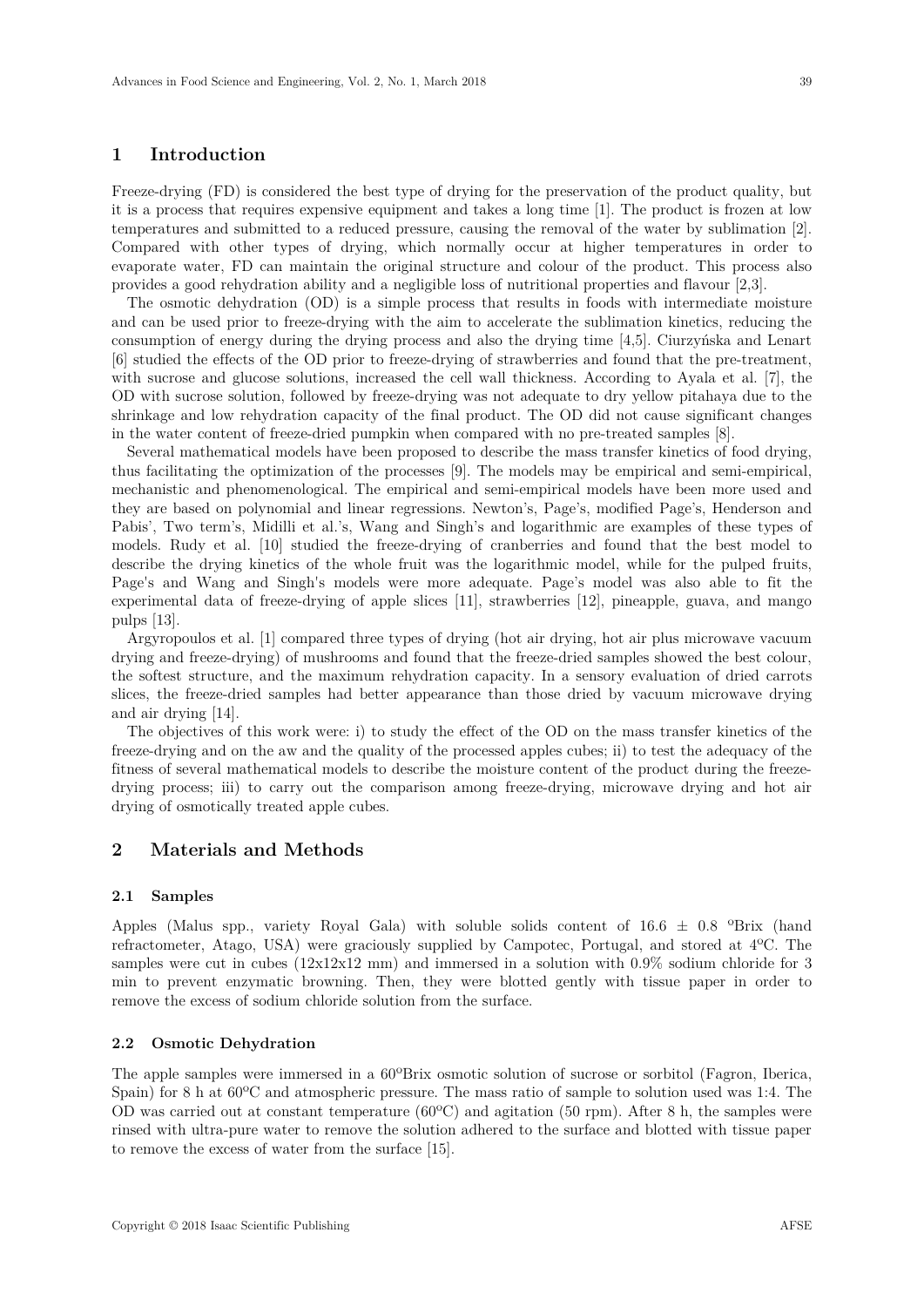## **2.3 Freeze-drying**

After the OD treatment, the samples were frozen at -18ºC. Then the osmotically dehydrated and the control frozen samples were dried in a freeze-dryer (FT33A, Armfield, England), under a vacuum pressure of 1.316 x 10-4 atm (100 militorr); the temperature in the freezing chamber was between -40 and -45 ºC. The FD was carried out during 3, 6, 15, 17 and 24 h.

## **2.4 Moisture Content and Water Activity Determination**

The moisture content was determined in an oven (FP115, Binder, Tuttlingen, Germany) at 105ºC until constant weight [16]. The determinations were performed in triplicate.

The water activity (aw) of the samples was determined during the process. It was determined with a hygrometer (Aqualab Series 3, Decagon Devices Inc., Pullmam, Washington, USA) at 22ºC. Each determination was performed in duplicate.

#### **2.5 Quality Evaluation**

In order to evaluate the quality of the final product, the colour, the total phenolic content and the antioxidant activity of the product were determined.

## **2.6 Colour**

The colour of the samples was measured using Minolta CR-300 colorimeter (Konica-Minolta, Osaka, Japan) in the CIE  $L^*a^*b^*$  mode CIELAB colour space [17]. The colour was determined by five measures on three replicates for each sample. The total colour difference  $(\Delta E)$  and the browning index were calculated by the following equations:

$$
\Delta E = \sqrt{\left(L_0^* - L^*\right)^2 + \left(a_0^* - a^*\right)^2 + \left(b_0^* - b^*\right)^2} \tag{1}
$$

the index "0" indicating the sample before FD.

$$
Browning index = \frac{100 \cdot (x - 0.31)}{0.17}
$$
\n
$$
(2)
$$

with

$$
x = \frac{a^* + 1.75L^*}{5.645L^* + a^* - 3.012b^*}
$$
 (3)

#### **2.7 Total Phenolic Content**

The dried apple cubes were ground in liquid nitrogen with a mortar. Subsequently, 1 g of sample was weighted, 10 mL of methanol (Sigma Aldrich) were added and then homogenised using an ultra-turrax (T25, IKA, Germany). The supernatant was used after the centrifugation at 5000 rpm and 4ºC for 15 min (adapted from [18]). The total phenolic content was determined by the Folin-Ciocalteu method [19]. The reaction was

performed by adding 0.5 mL apple extract, 0.5 mL Folin–Ciocalteu reagent, 1 mL sodium carbonate 75 (g.L−1) (Sigma-Aldrich) and 1.4 mL of deionized water. The total phenolic content was determined after 1 h at 750 nm in a UV-visible spectrophotometer (1240, Shimadzu, Japan). Quantification was done with respect to the standard curve of the gallic acid. The determinations were carried out in triplicate.

#### **2.8 Antioxidant Activity**

The ABTS method was used to determine the antioxidant activity [20]. After addition of 1 mL of ABTS+ solution (absorbance =  $0.700 \pm 0.02$ ) to  $0.2$  mL of extract, the analysis was performed after 6 min at 734 nm and expressed as mg ascorbic acid.g DM-1. The determinations were performed in triplicate.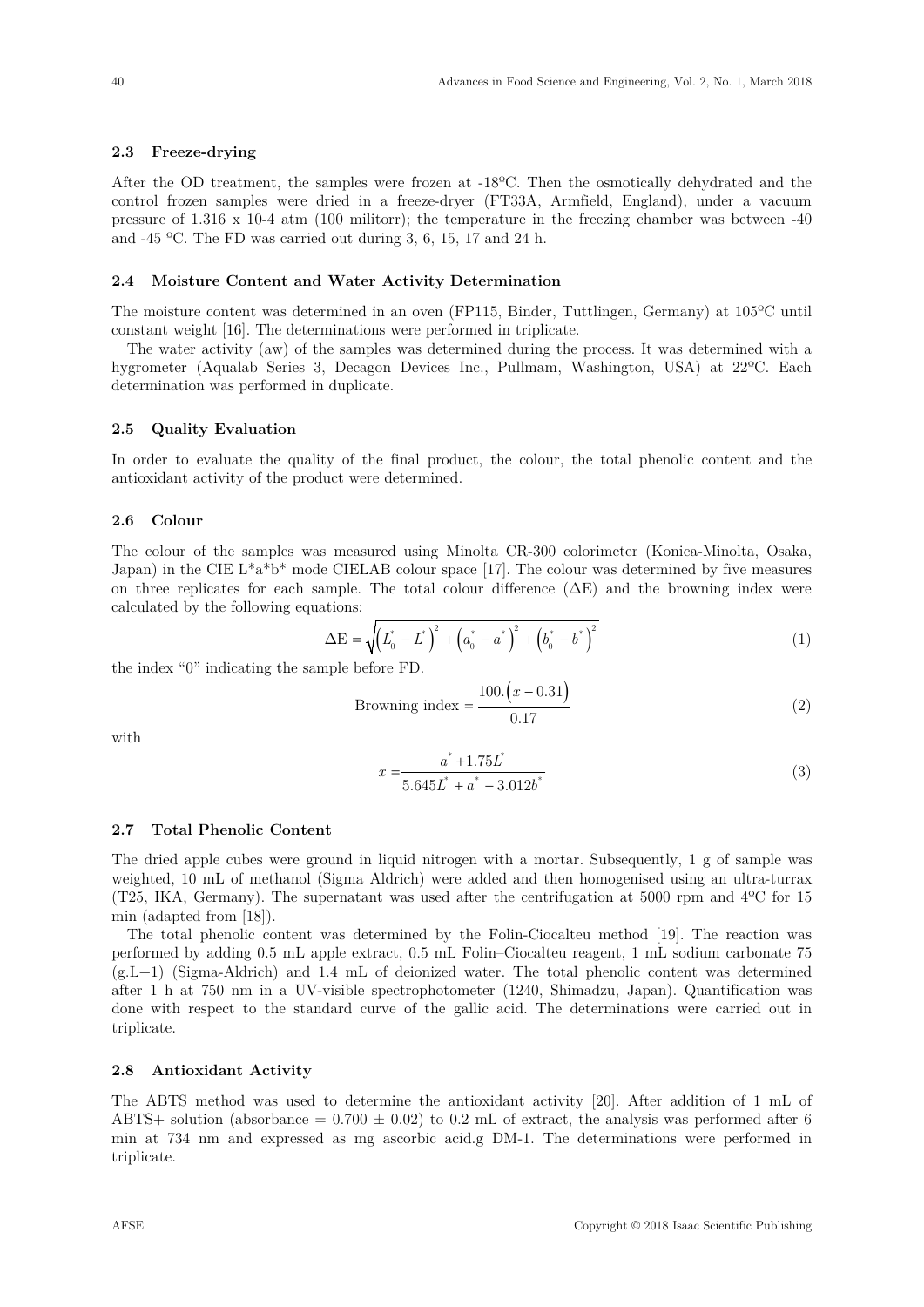## **2.9 Mathematical Models**

The moisture ratio (MR) of the samples was used to describe the experimental data during the drying process:

$$
MR = \frac{M - M_{\infty}}{M_{0} - M_{\infty}} \tag{4}
$$

 $M_0$  is the initial moisture content, M is the moisture content at time t, and  $M_\infty$  is the moisture content at equilibrium, all in dry basis (kgwater.kgdry matter-1). All M∞-values were predicted by the models.

The mathematical models used are described below: Newton

$$
MR = \exp(-k \cdot t) \tag{5}
$$

Page

$$
MR = \exp\left(-At^B\right) \tag{6}
$$

Modified Page

$$
MR = \exp\left(-\left(A.t\right)^B\right) \tag{7}
$$

Henderson and Pabis

$$
MR = a.exp(-k.t)
$$
\n<sup>(8)</sup>

Two-term

$$
MR = a \exp\left(-k_1 \cdot t\right) + b \exp\left(-k_2 \cdot t\right) \tag{9}
$$

Two-term exponential

$$
MR = a.\exp(-k.t) + (1 - a). \exp(-k.a.t)
$$
\n(10)

Logarithmic

$$
MR = a \exp(-k \cdot t) + c \tag{11}
$$

Wang and Singh

$$
MR = 1 + a.t + bt^2 \tag{12}
$$

Midilli et al.

$$
MR = a \exp\left(-k \cdot t^n\right) + b \cdot t \tag{13}
$$

Verma et al.'s

$$
MR = a.\exp(-k.t) + (1 - a).\exp(-b.t)
$$
\n(14)

Weibull

$$
MR = a - b \exp\left(-\left(k \cdot t^B\right)\right) \tag{15}
$$

Crank

$$
MR = \left[ \sum_{n=0}^{\infty} \frac{8}{\left(2n+1\right)^2 \cdot \pi^2} \exp\left(-\frac{\left(2n+1\right)^2 \cdot \pi^2 \cdot Det}{4a^2}\right) \right]^3 \tag{16}
$$

The Guggenheim-Anderson-de Boer (GAB)'s model was used to predict the relation between the equilibrium moisture content and the water activity of the dried apple cubes [21]. The GAB's model is expressed as:

$$
\frac{M_{\infty}}{M_{m}} = \frac{c.k.a_w}{\left(1 - k.a_w\right) \cdot \left(1 - k.a_w + c.k.a_w\right)}\tag{17}
$$

c and k are constants and  $M_m$  is described as the monolayer moisture content on dry basis (kgwater.kgdry matter-1).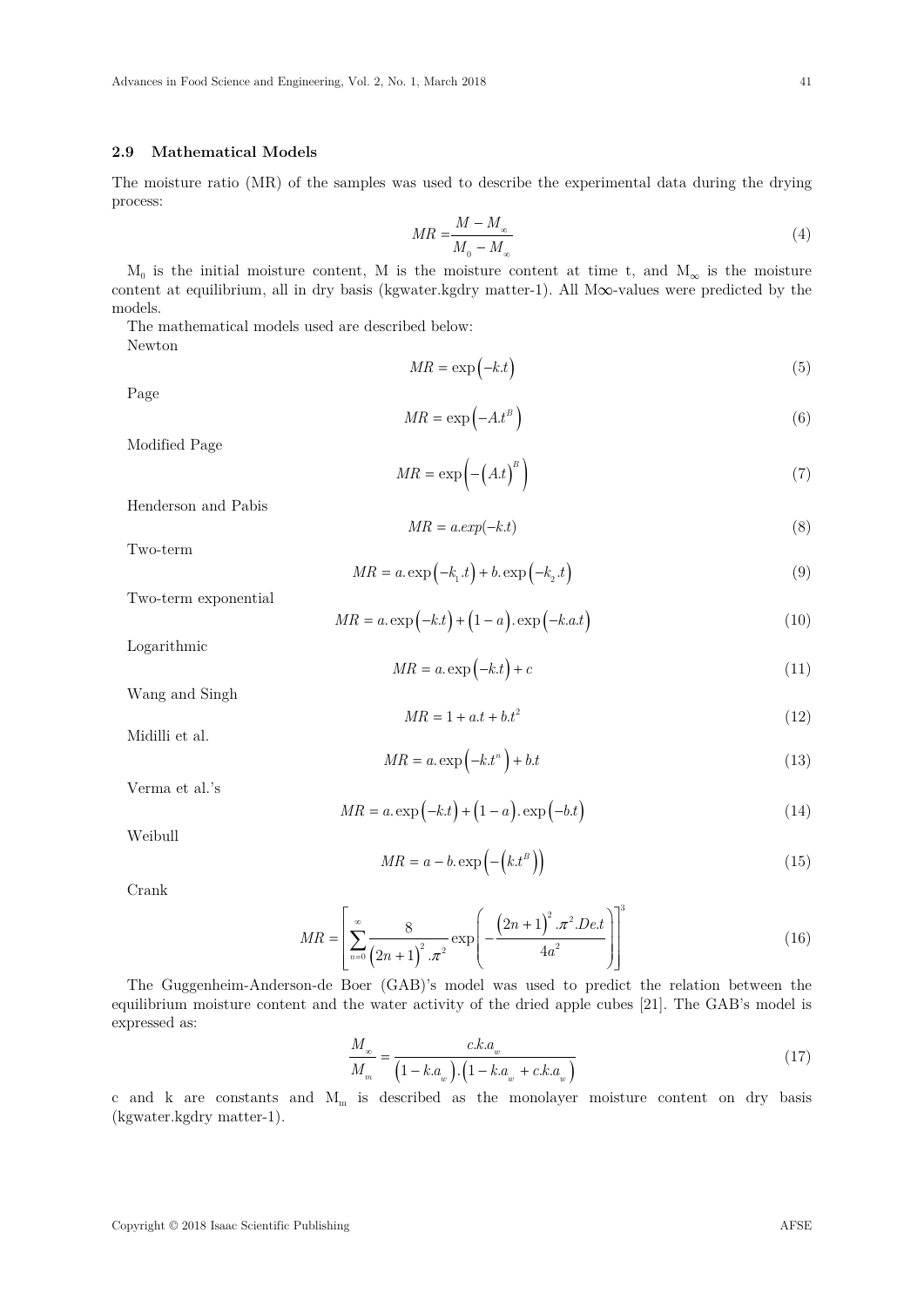#### **2.10 Statistical Analysis**

The statistical analysis was performed using Microsoft Excel 2000 (Microsoft Corporation, Washington, USA) (mean and standard deviation calculations) and IBM SPSS® Statistics 20.0 for Windows® (2012, SPSS Inc., Chicago, USA). The model parameters of the fit of the experimental data were estimated by non-linear regression procedures, and the margin of error of the estimates was calculated at 95% (the margin of error is the half width of the confidence interval at 95%). The regressions were also assessed by ANOVA approaches and the significance level assumed was 5%.

The adequacy of the models fit was evaluated by the determination coefficient  $(R<sup>2</sup>)$  and by the residual analysis. The residual analysis was performed in order to check the assumptions of independence, randomness and normality. The normality of the residuals was evaluated by Kolmogorov-Smirnov test.

# **3 Results and Discussion**

The freeze-drying experiments were carried out with control samples (without pre-treatment) and with previously osmotically dehydrated samples with sucrose and sorbitol solutions. The moisture content of the apple cubes after the osmotic treatment with sucrose and sorbitol solutions was reduced from 6.259 to 1.086 and 1.031 kgwater.kgdry matter-1, respectively, which represents a decrease of more than 80%. These results are confirmed by previous studies [15]. At the end of the FD process the moisture content was reduced to 0.138 kgwater.kgdry matter-1 for the control and further reduced to 0.099 kgwater.kgdry matter-1 for the samples osmotically pre-treated with sucrose and 0.074 kgwater.kgdry matter-1 for the samples osmotically pre-treated with sorbitol. These values represent a total water removal of around 98%, being slightly higher for the samples osmotically pre-treated with sorbitol.

### **3.1 Mass Transfer Kinetics An Mathematical Modelling**

The experimental data of the freeze-drying of apple cubes were fitted using twelve mathematical models — Crank's, Newton's, Page's, modified Page's, Henderson and Pabis', Two-term, Two-term exponential, logarithmic, Wang and Singh's, Midilli et al.'s, Weibull's and Verma et al.'s. The high values of  $\mathbb{R}^2$  and the satisfied assumptions of independence, randomness and normality of residual analysis showed that the Newton's, Page's, modified Page's, Henderson and Pabis', logarithmic and Weibull's models can describe the moisture ratio well during this drying process. The results of the non-linear regression of the experimental data of freeze-drying of apple cubes are presented in Table 1. The other models could not describe the experimental data because they did not follow one or more of those assumptions.

The Newton's model is the most simple model with one parameter, k. The k-values are between 0.331 and 0.426 and no significant differences were observed between the control and the freeze-dried samples osmotically pre-treated with the sucrose solution. OD with the sorbitol solution resulted in the lowest kvalue, meaning that the freeze-drying rate of the samples pre-treated with sorbitol was lower. Rahimi et al. [11] also obtained lower k-values in apple slices submitted to different pre-treatments prior to the freeze-drying in comparison with the control (no pre-treatment).

The A parameter of the Page's model presented values of 0.112, 0.460 and 0.201 for the control and the freeze-dried samples osmotically pre-treated with sucrose and sorbitol solutions, respectively. The OD process resulted in an increase of this parameter, meaning that the drying rate increased. These Avalues are closer to those obtained by Kırmacı et al. [12] for freeze-died strawberries. For the B parameter, the trend was the opposite, i.e.,  $B_{\text{control}} > B_{\text{OD}}$ , and the values varied between 0.924 and 1.968. The values of A were higher and the B closer than those obtained by Rudy et al. [10] for freeze-dried cranberries and by Marques and Freire [13] for freeze-dried pulp of tropical fruits, both studies being carried out without pre-treatment.

The modified Page's is very similar to the Page's model and the B-values are equal in both models. As with the Page's model, the drying rate, given by the A-parameter, was higher for samples osmotically pre-treated with the sucrose solution. This parameter was not significantly different between the control and the osmotically dehydrated sorbitol samples.

No significant differences were found in a parameter of Henderson and Pabis' model among all conditions used. The values of a are closer to 1, as it was also observed by Kırmacı et al. [12]. In relation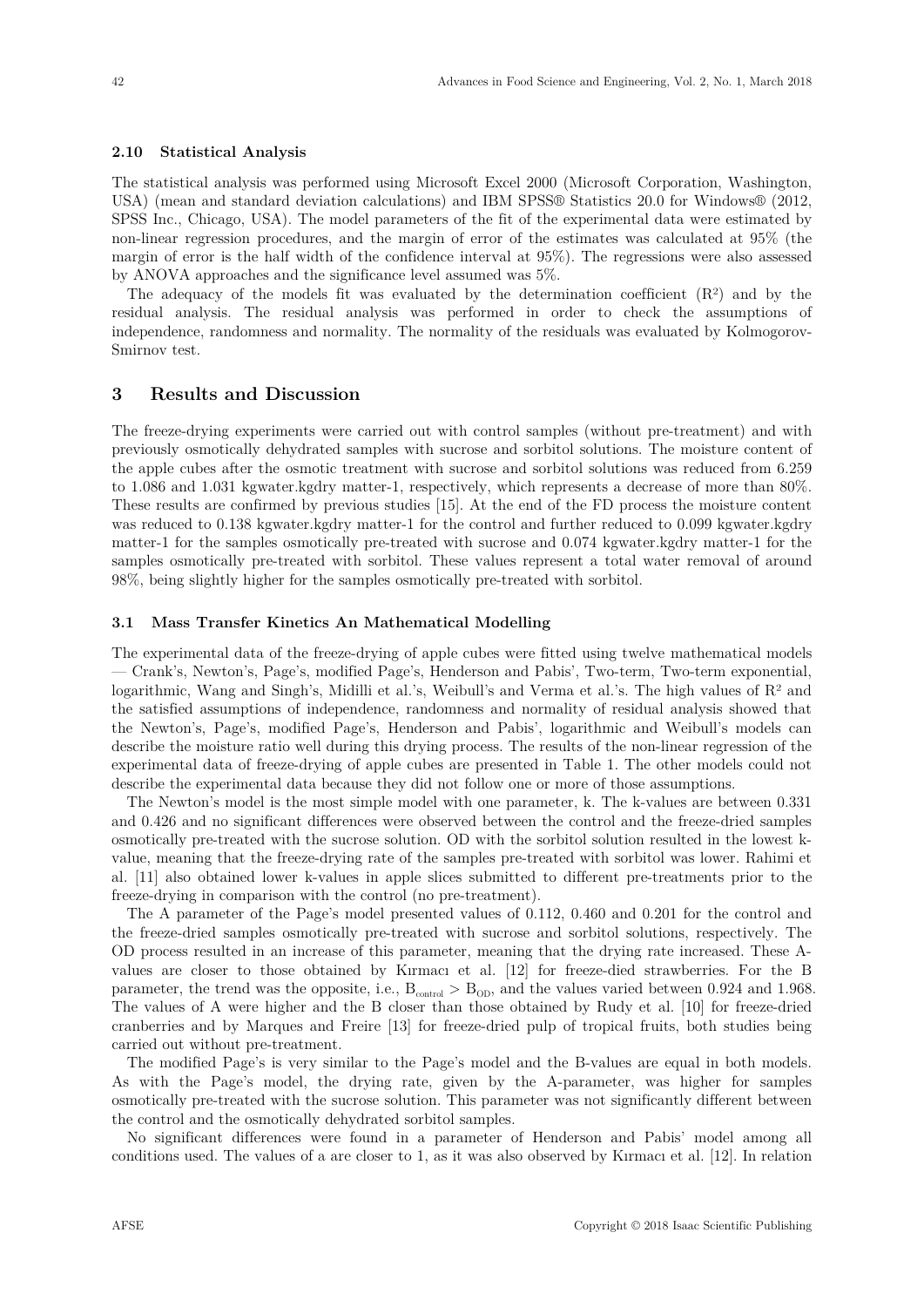to the pre-treatment, the k parameter was not significantly different between the control and the osmotically pre-treated samples, but this parameter was higher for the freeze-dried samples osmotically pre-treated with the sucrose solution than for those osmotically pre-treated with the sorbitol solution.

The a and c parameters of the logarithmic model presented high values of margin of error, making these parameters not significantly different among the different conditions used (data not shown). The k parameter presented low values of margin of error and varied between 0.333 and 0.416, but the conditions used did not produce significant differences in this parameter. These values are in agreement with Kırmacı et al.'s [12] and Rudy et al.'s [10].

Although the Weibull's model presented high  $R<sup>2</sup>$  and random and normally distributed residuals, all four parameters (a, b, k and n) presented high values of margin of error (data not shown). Thus, according to this model, no significant difference was observed between the two OD pre-treatments used.

k (Newton's, Henderson and Pabis', and Logarithmic models) and A (Page's and modified Page's models) parameters can be related with the water diffusion rate, but did not present the same trend using these different models. Considering the precision in the parameter estimation, calculated using the Standard Half Width (SHW = margin of error/parameter value) at 95% of confidence, it is possible to conclude that the modified Page's model presented the highest precision of the parameter estimates, i.e., lowest SHW. Based on this model fit, the highest drying rate was observed for freeze-dried samples pretreated with the sucrose solution (Figure 1). According to Wang et al. [22], the high uptake of solute can reduce the tissue porosity due to solute infiltration or possible formation of a peripheral layer of solute, hindering the water transfer. This may explain the fact that the samples pre-treated with sorbitol solution presented lower freeze-drying rate since these samples obtained higher solute gain after the osmotic treatment [15].

**Table 1.** Parameters of the fit of Newton's, Page's, modified Page's and Henderson and Pabis' models of the normalized moisture content of freeze-dried apple cubes

| Osmotic   | Newton                  |       | Page                                        |          |       | modified Page                                                                                                                                                                       |          |                | Henderson and Pabis                         |          |                |
|-----------|-------------------------|-------|---------------------------------------------|----------|-------|-------------------------------------------------------------------------------------------------------------------------------------------------------------------------------------|----------|----------------|---------------------------------------------|----------|----------------|
|           | agent of $k \pm$ margin | $R^2$ | $A \pm \text{margin}$ $B \pm \text{margin}$ |          | $R^2$ | $A \pm \text{margin}$ $B \pm \text{margin}$                                                                                                                                         |          | $\mathbb{R}^2$ | $a \pm \text{margin}$ $k \pm \text{margin}$ |          | $\mathbb{R}^2$ |
| <b>OD</b> | of error                |       | <b>o</b> lot error                          | of error |       | of error                                                                                                                                                                            | of error |                | of error                                    | of error |                |
|           |                         |       |                                             |          |       | $[0.428 \pm 0.040]$ $[0.995]$ $[0.112 \pm 0.041]$ $[1.968 \pm 0.329]$ $[0.997]$ $[0.328 \pm 0.009]$ $[1.968 \pm 0.329]$ $[0.997]$ $[1.004 \pm 0.024]$ $[0.366 \pm 0.035]$ $[0.990$  |          |                |                                             |          |                |
| sucrose   |                         |       |                                             |          |       | $[0.420 \pm 0.019]$ $[0.996]$ $[0.460 \pm 0.071]$ $[0.924 \pm 0.125]$ $[0.996]$ $[0.431 \pm 0.029]$ $[0.924 \pm 0.125]$ $[0.996]$ $[0.988 \pm 0.014]$ $[0.416 \pm 0.019]$ $[0.997$  |          |                |                                             |          |                |
| sorbitol  |                         |       |                                             |          |       | $[0.331 \pm 0.019]$ $[0.993]$ $[0.201 \pm 0.032]$ $[1.402 \pm 0.127]$ $[0.997]$ $[0.319 \pm 0.009]$ $[1.402 \pm 0.127]$ $[0.997]$ $[1.005 \pm 0.020]$ $[0.333 \pm 0.020]$ $[0.993]$ |          |                |                                             |          |                |

The margin of error of the estimates was calculated at 95%.



**Figure 1.** Experimental data and the fit of modified Page's model of the normalized moisture content (M/M0) during the freeze-drying of apple cubes

Based on the results of the fit by modified Page's model of previous works [23, 24], it is possible to make a comparison between different drying processes, because this model could also describe well the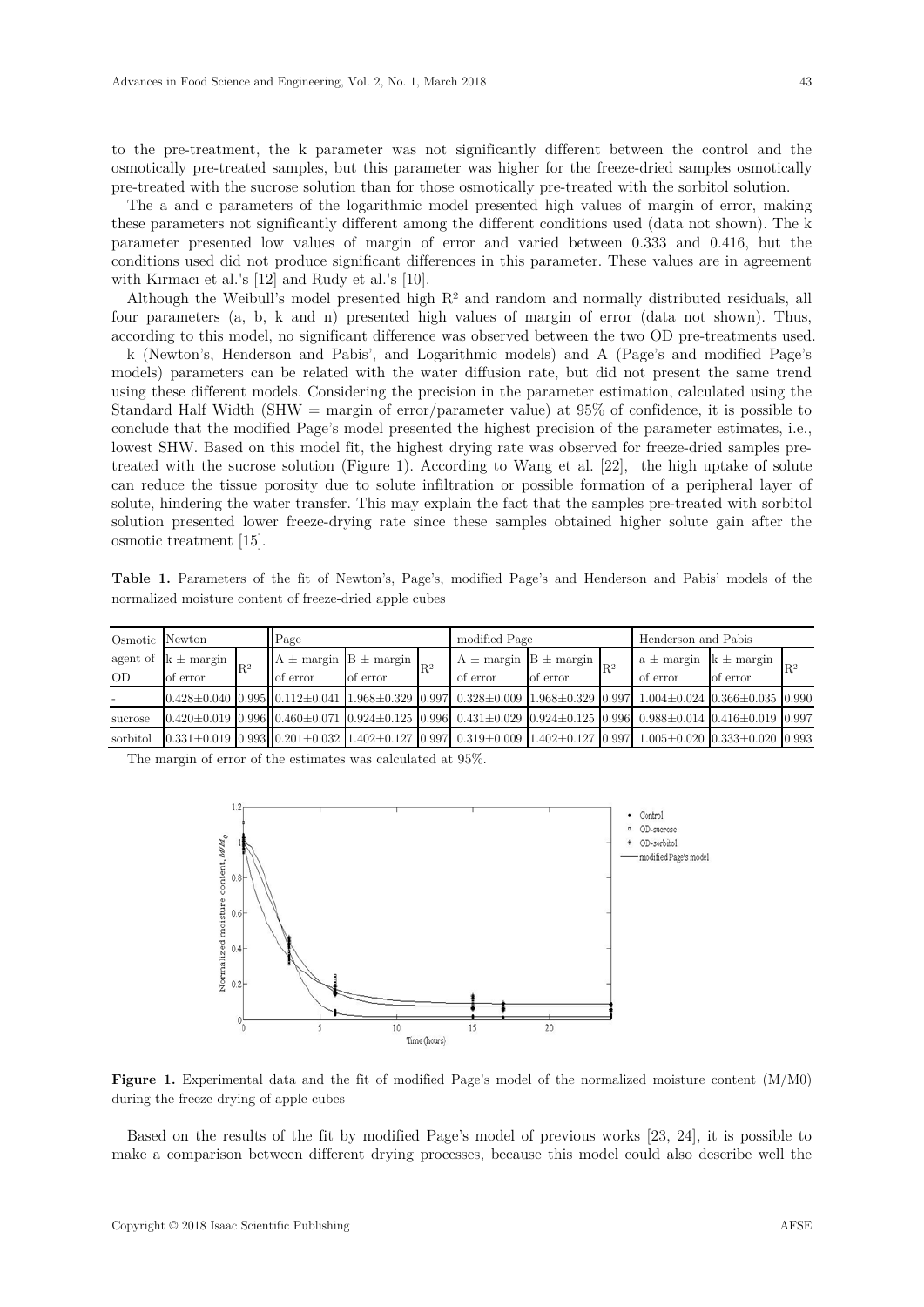mass transfer kinetics of hot air drying (HAD) and microwave drying (MWD) of the osmotically pretreated apple cubes. Comparing the parameter A, related with the drying rate, of the best condition of each drying — HAD-80 $^{\circ}$ C, MWD-500W and freeze-drying (FD) — the FD resulted in the lowest Avalues. The MWD increased the drying rate 12 to 16-fold when compared with FD, and 3 to 6-fold in comparison with the hot air drying. These results mean that FD is more time consuming than the other two processes, HAD and MWD. Lin et al. [14] also reported the long-time of freeze-drying of carrot slices when compared with vacuum microwave and air drying.

# **3.2 Water Activity**

In spite of the high water content reduction (around 80% in dry basis, referred above), the OD only reduced the initial water activity (aw) from 0.990 to 0.935 (with the sucrose solution) and 0.900 (with the sorbitol solution), which is in agreement with previous studies [15]. During the freeze-drying process, the aw decreased significantly with the decrease of the water content, but the difference in the initial reduction observed with the OD did not quite reflect in the lower final aw. The subsequent aw reduction of samples was 5-fold, 3-fold and 3.5-fold for the control and the samples osmotically pre-treated with sucrose and sorbitol solutions, respectively.

Although GAB's model fitted well the experimental data (high  $R<sup>2</sup>$  and random and normally distributed residuals) (Figure 2), the values of its parameters presented high values of margin of error (data not shown), resulting in no significant differences among different conditions. Thus, the monolayer moisture content (Mm) that indicates the theoretical moisture at which a product presents maximum stability, did not present significant difference between the control and the freeze-dried osmotically pretreated samples. Sette et al. [25] studied the effect of different pre-treatments, including OD, before freeze-drying of raspberries and found that the control samples presented higher Mm values than pretreated samples.

Comparing the aw of the freeze-dried, the hot air dried and the microwave dried samples, all processes produced samples with final aw values around 0.3. In the control samples, the lowest aw was achieved after the freeze-drying, while in samples osmotically pre-treated with sucrose solution, no significant difference was observed between the final aw of the hot air dried and the freeze-dried samples, both achieved an aw of around 0.3. Samples pre-treated with sorbitol presented the same aw after all drying processes.

## **3.3 Quality of the Final Product**

All the colour parameters were affected by the osmotic pre-treatment (Table 2). The luminosity, given by L\*, was significantly affected by the freeze-drying process. After drying, all samples presented higher values of L\*. The increase of the luminosity after the FD was also found by Sosa et al. [26] in apple disks with or without pre-treatment. The redness, reflected in the component a\*, also increased during the drying process. Rudy et al. [10] also observed these increases in  $L^*$  and  $a^*$  in the FD of cranberries. The other parameters did not show a clear pattern in relation to the pre-treatment and/or subsequent FD. A decrease in the browning index of FD control samples was noted and  $b^*$  (values not shown) was not affected. The total colour difference  $(\Delta E)$  between the freeze-dried osmotically pre-treated samples did not present significant differences and the highest difference,  $\Delta E = 16.67$ , was noted for control freeze-dried samples. This high value of  $\Delta E$  for the control sample is mainly due to a high increase in  $L^*$ value. The FD did not have an effect on  $\Delta E$  of the osmotically pre-treated samples.

The TPC of the fresh apple was  $6.02\pm0.07$  mg gallic acid.g DM-1. The FD process resulted in a loss of 48% of the total phenolic content (TPC) in the control samples (Table 2). Rahman et. al [27] observed a slight reduction of this compound in relation to the fresh samples of mango. Shofian et al. [28] also found TPC in fresh starfruit, mango, papaya and watermelon higher than in the freeze-dried samples.

There was no reduction of this compound in the pre-treated samples after the FD. As observed in a previous work, using a different drying method, microwave drying [24], the reduction of TPC occurred during the osmotic dehydration and it was around 80%.

The TPC of the dried control samples was higher than the osmotically pre-treated samples. These presented 73 and 62% less TPC than the control samples after the FD, when sucrose and sorbitol were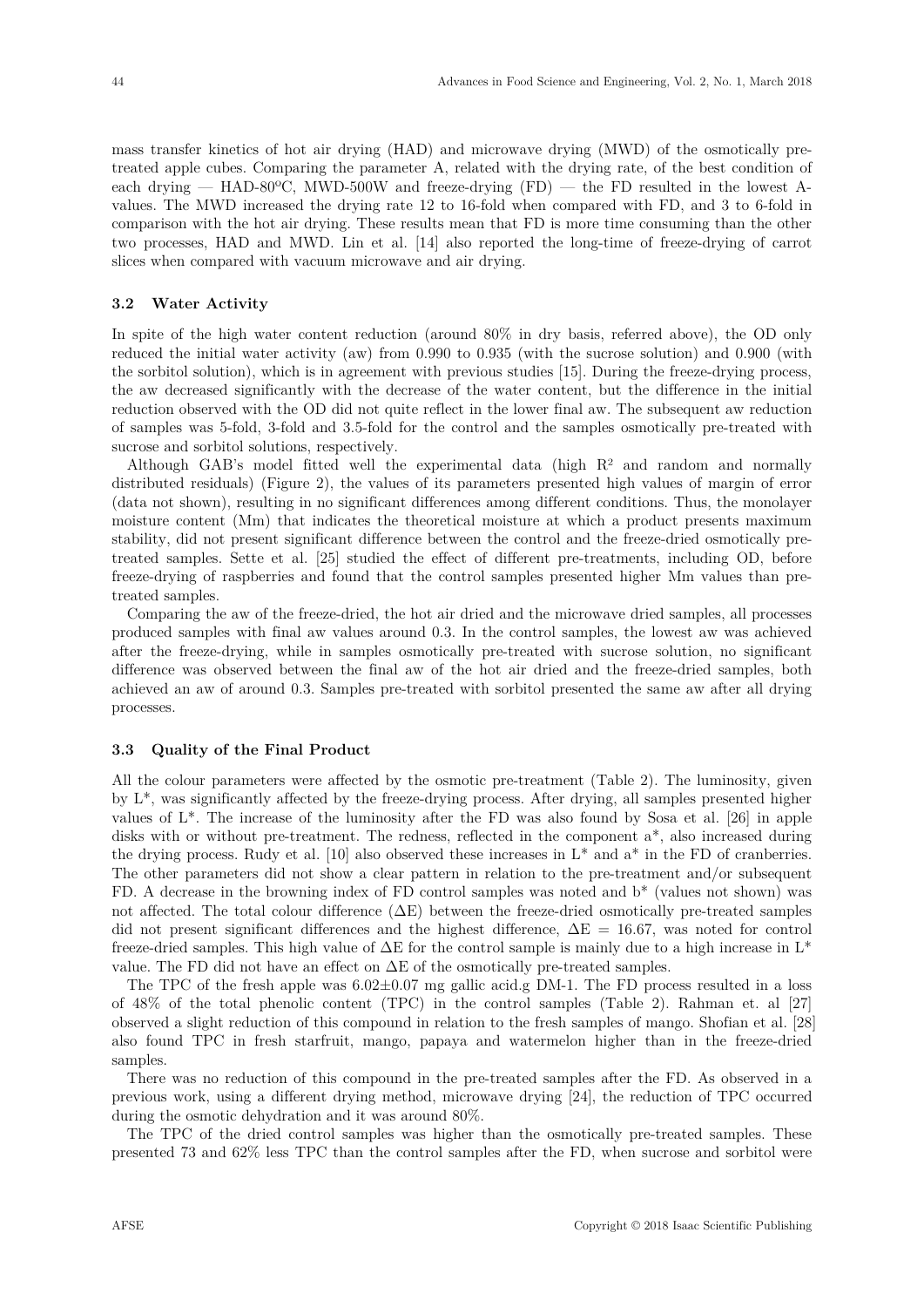

used as osmotic agent, respectively. However, the difference between the samples treated with the different solutes was not significant.

Figure 2. Experimental data and the fit of GAB's model during the freeze-drying of apple cubes

| Treatment            | L*                   | $a^*$              | $\Delta E$        | <b>Browning</b>      |                            | Total phenolic (mg of Antioxidant activity (mg) |  |
|----------------------|----------------------|--------------------|-------------------|----------------------|----------------------------|-------------------------------------------------|--|
|                      |                      |                    |                   | index                | gallic acid. $g$ DM $-1$ ) | ascorbic acid. $g$ DM -1)                       |  |
| fresh                | $69.39 \pm 1.79$ b.c | -4.78±0.54d        |                   | $46.77 \pm 1.25c$    | $6.02 \pm 0.07a$           | $6.79 \pm 0.25a$                                |  |
| control (FD)         | $85.03 \pm 3.23a$    | $3.57 \pm 0.69c$   | $16.67 \pm 3.12a$ | $31.89 \pm 5.51$ d   | $3.14 \pm 0.69$ b          | $5.20 \pm 0.75$ b                               |  |
| OD sucrose           | $61.83 \pm 2.96$ d   | $-1.90 \pm 1.30 b$ | $7.61 \pm 2.45$   | $53.18 \pm 5.43 b$   | $0.96 \pm 0.11c$           | $1.02 \pm 0.12c$                                |  |
| $OD$ sucrose $+$ FD  | $69.71 \pm 2.35$     | $1.71 \pm 0.52a$   | $9.04 \pm 2.03 b$ | $52.52 \pm 5.46$ b.c | $0.84 \pm 0.19c$           | $1.10 \pm 0.17c$                                |  |
| OD sorbitol          | $62.35 \pm 3.75$ d   | $-1.50 \pm 1.43 b$ | $8.23 \pm 3.52 b$ | $59.09 \pm 5.80a$    | $1.10 \pm 0.13c$           | $1.24 \pm 0.16c$                                |  |
| $OD$ sorbitol $+$ FD | $65.95 \pm 5.92c$    | $2.19 \pm 1.39$ a  | $8.01 \pm 2.39$ b | $59.43 \pm 9.43a$    | $1.20 \pm 0.15c$           | $1.31 \pm 0.13c$                                |  |

**Table 2.** Quality parameters of osmotically pre-treated apples cubes dehydrated by freeze-drying

Mean separation in columns: different letters mean that the values are significantly different  $(P < 0.05)$ .

The antioxidant activity  $(AA)$  of the fresh apple was  $6.79\pm0.25$  mg ascorbic acid.g DM-1 and it decreased 23% after FD. The AA was higher in the control samples than in the osmotically pre-treated samples (Table 2). The same trend as for the TPC was observed. The correlation coefficient (R2) between the TPC and the antioxidant activity was 0.990, meaning the phenolic is the main responsible for the antioxidant activity [18].

# **4 Conclusions**

The osmotic dehydration with a sorbitol solution, in alternative to sucrose, and combined with freezedrying was studied. The osmotic dehydration pre-treatment had an influence on the mass transfer kinetics of the freeze-dried apple cubes, but it did not present a relevant advantage. The pre-treatment with the sucrose solution increased the drying rate, but it resulted in a lower quality, decreasing the total phenolic content and the antioxidant activity. Therefore, with respect to quality sorbitol is more recommended than sucrose as the osmotic agent. The freeze-drying process decreased significantly the water activity of the osmotically dehydrated apple cubes. After FD, the control samples presented lower final aw and lighter colour than the pre-treated samples.

Newton's, Page's, modified Page's, Henderson and Pabis', logarithmic and Weibull's models could describe well the moisture content during the freeze-drying process.

The freeze-drying resulted in a lower water activity when compared with hot air and microwave drying. However, it presented lower drying rate, which is a disadvantage in relation to the energy consumption.

**Acknowledgements.** This work was supported by National Funds from FCT – Fundação para a Ciência e Tecnologia through project UID/Multi/50016/2013. The first author acknowledges the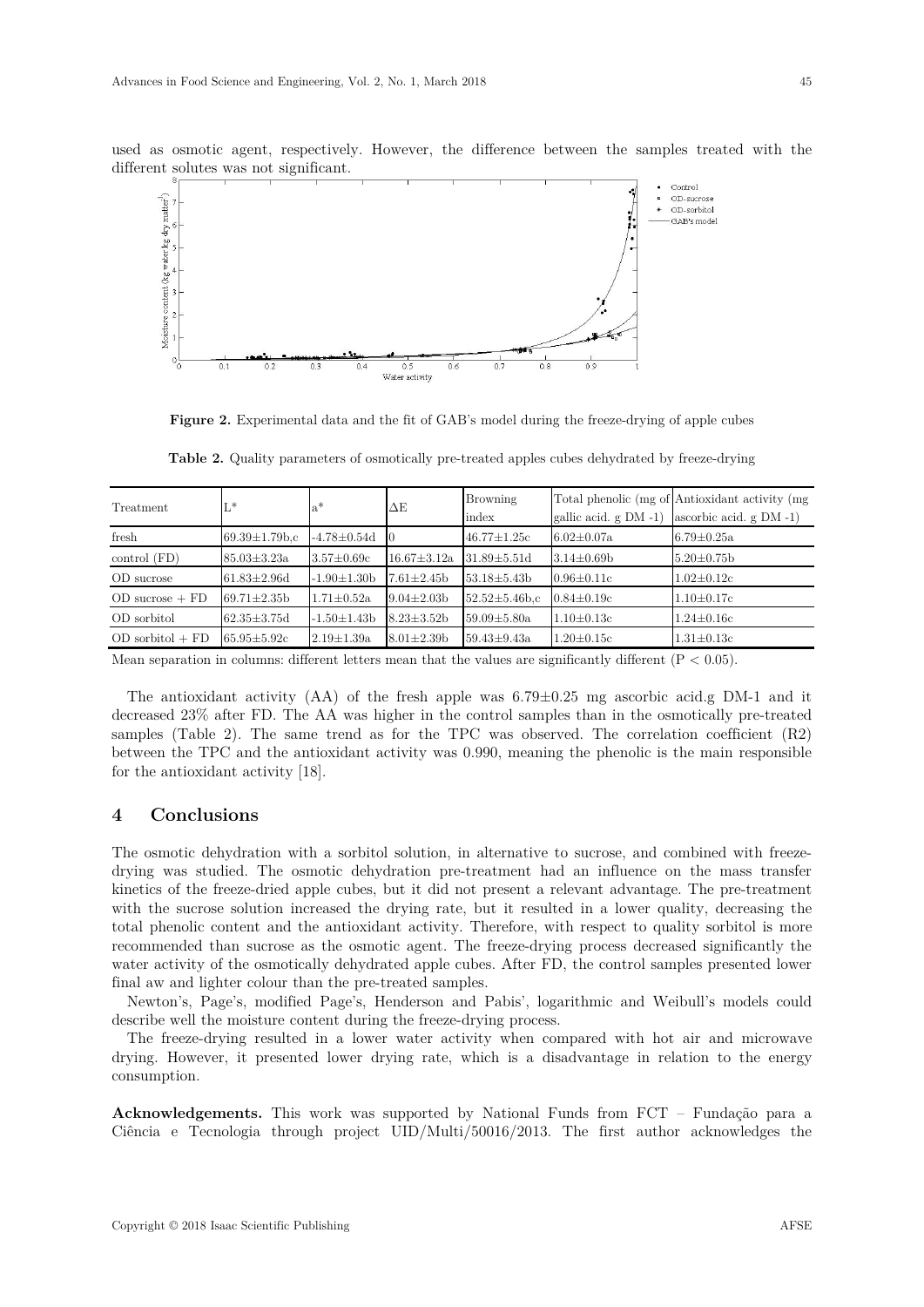financial support of CAPES (1528/13-0). The authors also acknowledge Campotec for graciously supplying the apples for this study.

# **References**

- 1. D. Argyropoulos, A. Heindl, J. Müller, "Assessment of convection, hot-air combined with microwave-vacuum and freeze-drying methods for mushrooms with regard to product quality," International Journal of Food Science and Technology, vol. 46, no. 2, pp. 333–342, 2011.
- 2. H. Jiang, M. Zhang and A. S. Mujumdar, "Microwave freeze-drying characteristics of banana crisps," Drying Technology, vol. 28, no. 12, pp. 1377–1384, 2010.
- 3. J. Barbosa, S. Borges, M. Amorim, M. J. Pereira, A. Oliveira, M. E. Pintado and P. Teixeira, "Comparison of spray drying, freeze drying and convective hot air drying for the production of a probiotic orange powder," Journal of Functional Foods, vol. 17, pp. 340–351, 2015.
- 4. M. R. Khan, "Osmotic dehydration technique for fruits preservation-A review," Pakistan Journal of Food Sciences, vol. 22, no. 2, pp. 71–85, 2012.
- 5. J. M. Pardo and D. A. Leiva, "Effects of different pre-treatments on energy consumption during freeze-drying of pineapple pieces," Interciencia, vol. 35, no. 12, pp. 934–938, 2010.
- 6. A. Ciurzyńska and A. Lenart, "Structural impact of osmotically pretreated freeze-dried strawberries on their mechanical properties," International Journal of Food Properties, vol. 13, no. 5, pp. 1134–1149, 2010.
- 7. A. A. Ayala, L. Serna and E. S. Mosquera, "Freeze-drying in yellow pitahaya (Selenicereus megalanthus)," Vitae, vol. 17, no. 2, pp. 122–127, 2010.
- 8. A. Ciurzyńska and A. Lenart and K. J. Greda, "Effect of pre-treatment conditions on content and activity of water and colour of freeze-dried pumpkin," LWT - Food Science and Technology, vol. 59, no. 2, pp. 1075–1081, 2014.
- 9. H. O. Menges and C. Ertekin, "Thin layer drying model for treated and untreated Stanley plums," Energy Conversion and Management, vol. 47, no. 15, pp. 2337–2348, 2006.
- 10. S. Rudy, D. Dziki, A. Krzykowski, U. Gawlik-Dziki, R. Polak, R. Rózyło and R. Kulig, "Influence of pretreatments and freeze-drying temperature on the process kinetics and selected physico-chemical properties of cranberries (Vaccinium macrocarpon Ait.)," LWT - Food Science and Technology, vol. 63, no. 1, pp. 497–503, 2015.
- 11. J. Rahimi, A. Singh, P. Adewale, A. Adedeji, M. Ngadi, and V. Raghavan, "Effect of carboxylmethyl cellulose coating and osmotic dehydration on freeze drying kinetics of apple slices," Foods, vol. 2, pp. no. 2, pp.170–182, 2013.
- 12. V. Kırmacı, H. Usta and T. Menlik, "An experimental study on freeze-drying behavior of strawberries," Drying Technology, vol. 26, no. 12, pp. 1570–1576, 2008.
- 13. L. G. Marques and J. T. Freire, "Analysis of Freeze-Drying of Tropical Fruits," Drying Technology, vol. 23, nos. 9-11, pp. 2169–2184, 2005.
- 14. T. M. Lin, T. D. Durance and C. H. Scaman, "Characterization of vacuum microwave, air and freeze dried carrot slices," Food Research International, vol. 31, no. 2, pp. 111–117, 1998.
- 15. F. R. Assis, R. M. S. C. Morais and A. M. M. B. Morais, "Mathematical modelling of osmotic dehydration kinetics of apple cubes," Journal of Food Processing and Preservation, vol. 41, no. 3, 2017.
- 16. A.O.A.C. Association of the Official Analytical Chemists Official Methods of Analysis, 2002.
- 17. Commission Internationale de L'Eclairage (CIE). Recommendations on uniform color spaces Color-difference equations, psychometric color terms. CIE, Paris. Publ. 15, Suppl. 2, 1978.
- 18. C. H. Chong, C. L. Law, A. Figiel, A. Wojdylo, and M. Oziemblowski, "Colour, phenolic content and antioxidant capacity of some fruits dehydrated by a combination of different methods," Food Chemistry, vol. 141, pp. 3889– 3896, 2013.
- 19. V. Singleton and J. A. Rossi, "Colorimetry of total phenolics with phosphormolybdic-phosphotungstic acid reagents," American Journal of Enology and Viticulture. vol. 16, 144–158, 1965.
- 20. M. S. Gião, M. L. González-Sanjosé, M. D. Rivero-Pérez, C. I. Pereira, M. E. Pintado and F. X. Malcata, "Infusions of Portuguese medicinal plants: Dependence of final antioxidant capacity and phenol content on extraction features," Journal of the Science of Food and Agriculture, vol. 87, pp. 2638–2647, 2007.